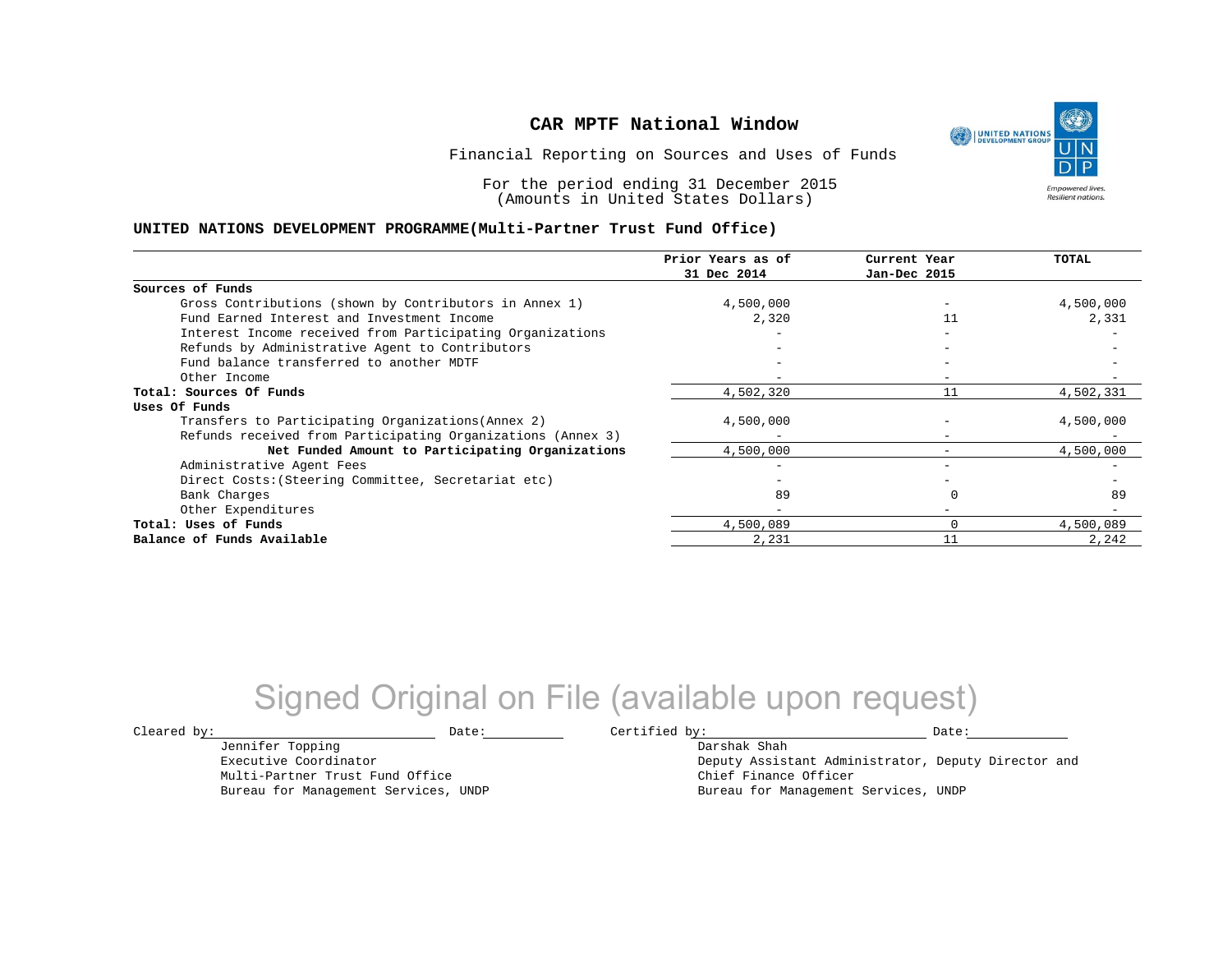

Financial Reporting on Sources and Uses of Funds

For the period ending 31 December 2015 (Amounts in United States Dollars)

### **UNITED NATIONS DEVELOPMENT PROGRAMME(Multi-Partner Trust Fund Office)**

**Annex - 1: Gross Contributions**

|                      | Prior Years as of | Current Year             | TOTAL     |
|----------------------|-------------------|--------------------------|-----------|
|                      | 31 Dec 2014       | Jan-Dec 2015             |           |
| Contributors         |                   |                          |           |
| Peacebuilding Fund   | 4,500,000         | $\overline{\phantom{0}}$ | 4,500,000 |
| Total: Contributions | 4,500,000         | $-$                      | 4,500,000 |

# Signed Original on File (available upon request)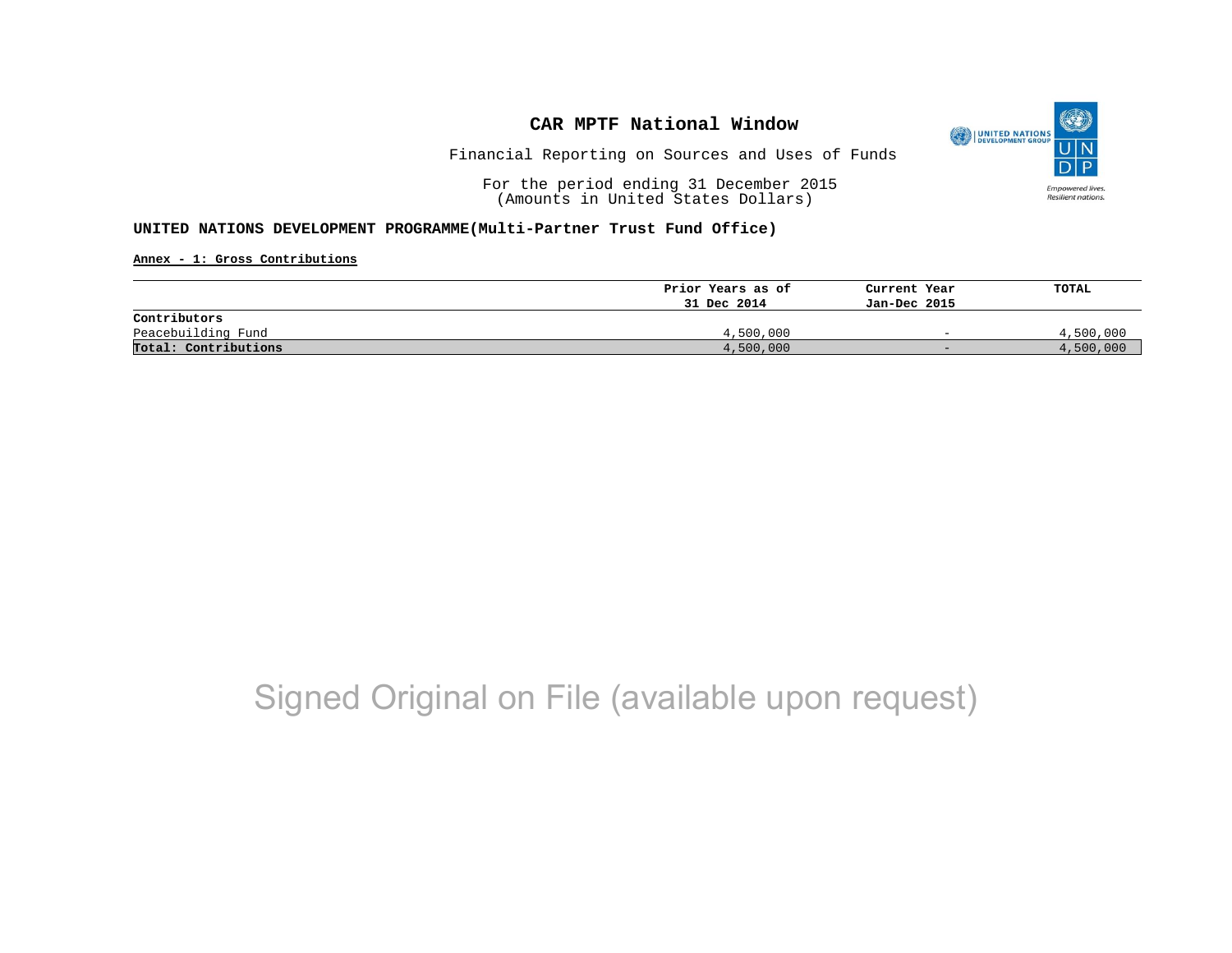

Financial Reporting on Sources and Uses of Funds

For the period ending 31 December 2015 (Amounts in United States Dollars)

#### **UNITED NATIONS DEVELOPMENT PROGRAMME(Multi-Partner Trust Fund Office)**

### **Annex - 2: Transfers to Participating Organizations**

|                                                | Prior Years as of | Current Year             | TOTAL     |
|------------------------------------------------|-------------------|--------------------------|-----------|
|                                                | 31 Dec 2014       | Jan-Dec 2015             |           |
| Gyt of CAR                                     | 4,500,000         | $\overline{\phantom{0}}$ | 4,500,000 |
| Total Transfers to Participating Organizations | 4,500,000         | $-$                      | 4,500,000 |

# Signed Original on File (available upon request)